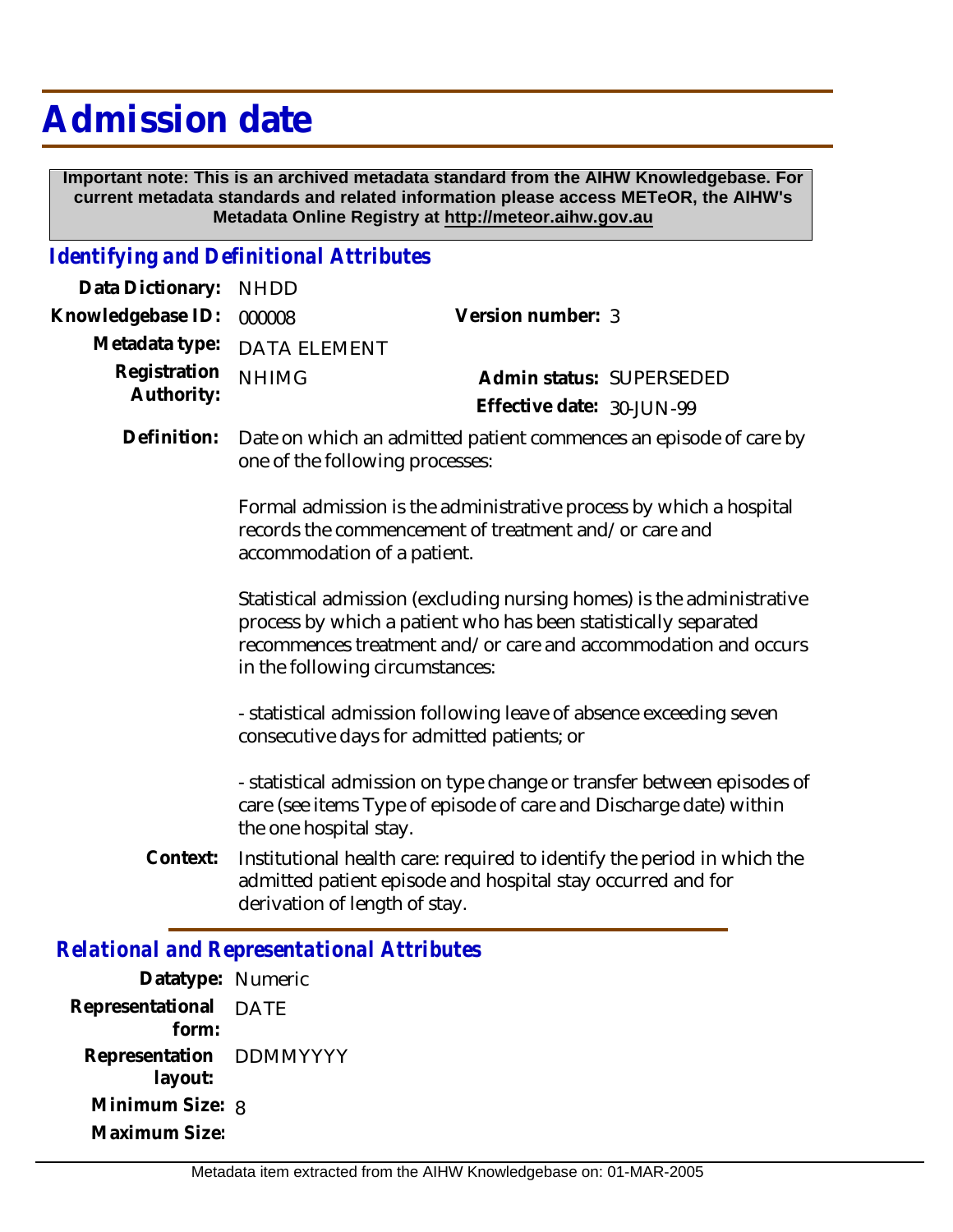Data Domain: NOVAL Valid dates Verification Rules:Right justified and zero filled.

8

Admission date <= separation date.

Admission date  $\geq$  date of birth.

Related metadata: is used in the calculation of Length of stay version 1 relates to the data element concept Admission version 1 supersedes previous data element Admission date version 2 is used in the derivation of Diagnosis related group version 1 relates to the data element Emergency department waiting time to service delivery version 1 relates to the data element Emergency department waiting time to admission version 1 relates to the data element concept Patient presentation at emergency department version 1 relates to the data element Date patient presents version 1 relates to the data element Time patient presents version 1 relates to the data element Type of visit version 1 relates to the data element Date of triage version 1 relates to the data element Time of triage version 1 relates to the data element Triage category version 1 relates to the data element Date of service event version 1 relates to the data element Time of service event version 1 relates to the data element Admission time version 1 relates to the data element Departure status version 1 has been superseded by Admission date version 4

## *Administrative Attributes*

**Source Document:**

**Source Organisation:** National Health Data Committee

Comments: This item was modified before July 1996 to make a distinction between statistical separations from leave and those occurring due to type change. Further modification has been made from July 1996 to exclude the previous difference between psychiatric and other patients, at the instigation of the National Mental Health Information Strategy Committee.

> It is important to note the decision of the Nursing Homes Working Party not to record leave periods at the patient level, hence the exclusion of nursing homes from recording statistical admissions